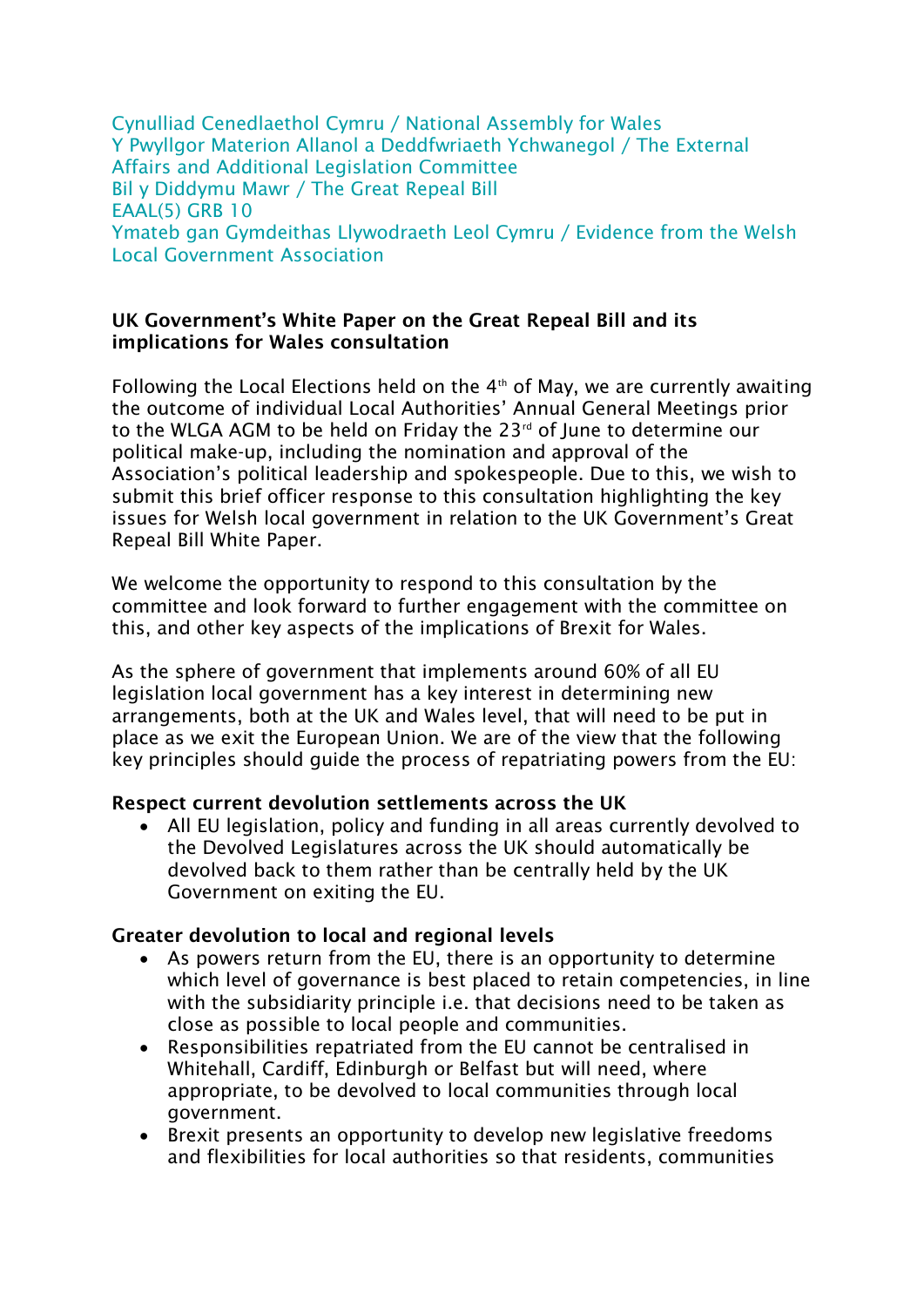and businesses benefit by decisions regarding how local services are run being taken closer to where people live.

# **Developing a new legal base for local government**

- Within the EU, local government has had to implement most of the legislation, operate within its legal and policy frameworks, and has played a significant role in drawing down available funding. The same will apply to new arrangements that will have to be put in place at the UK and / or Wales levels on exiting the EU. The UK and Devolved Governments therefore need to involve local government in the development of new frameworks, legislative, policy and funding arrangements in all the following areas:
	- Procurement
	- State Aid
	- Environment, Waste & Planning
	- Regulatory Services
	- Transport
	- Employment & Workforce
	- Finance & Data
	- Economic Development & Skills
	- Agriculture and Rural Development.

The Welsh Government has involved local government in the planning for new arrangements in the field of Environment, Agriculture and Rural Affairs via the Cabinet Secretary for Environment and Rural Affairs, Lesley Griffiths AM's roundtable discussions and working groups with key stakeholders. There have also been some initial discussions between the Cabinet Secretary for Finance and Local Government, Mark Drakeford AM, and key stakeholders such as local government on future Regional Economic Development Policy. However, we have yet to be approached for our input into arrangements for other key areas of interest for local government.

We are working closely with colleagues from other UK Local Government Associations (LGA, COSLA, NILGA) on the development of UK wide issues of interest for local government, and, through this, directly with the UK Government's Department for Exiting the EU. Through this work we have already highlighted to the UK Government the key policy areas above where local government needs to be centrally involved in developing new arrangements and have been invited by them to develop further details under each area for further discussions. We will be re-engaging with the UK Government to progress this area of work following the General Election on the  $8<sup>th</sup>$  of June.